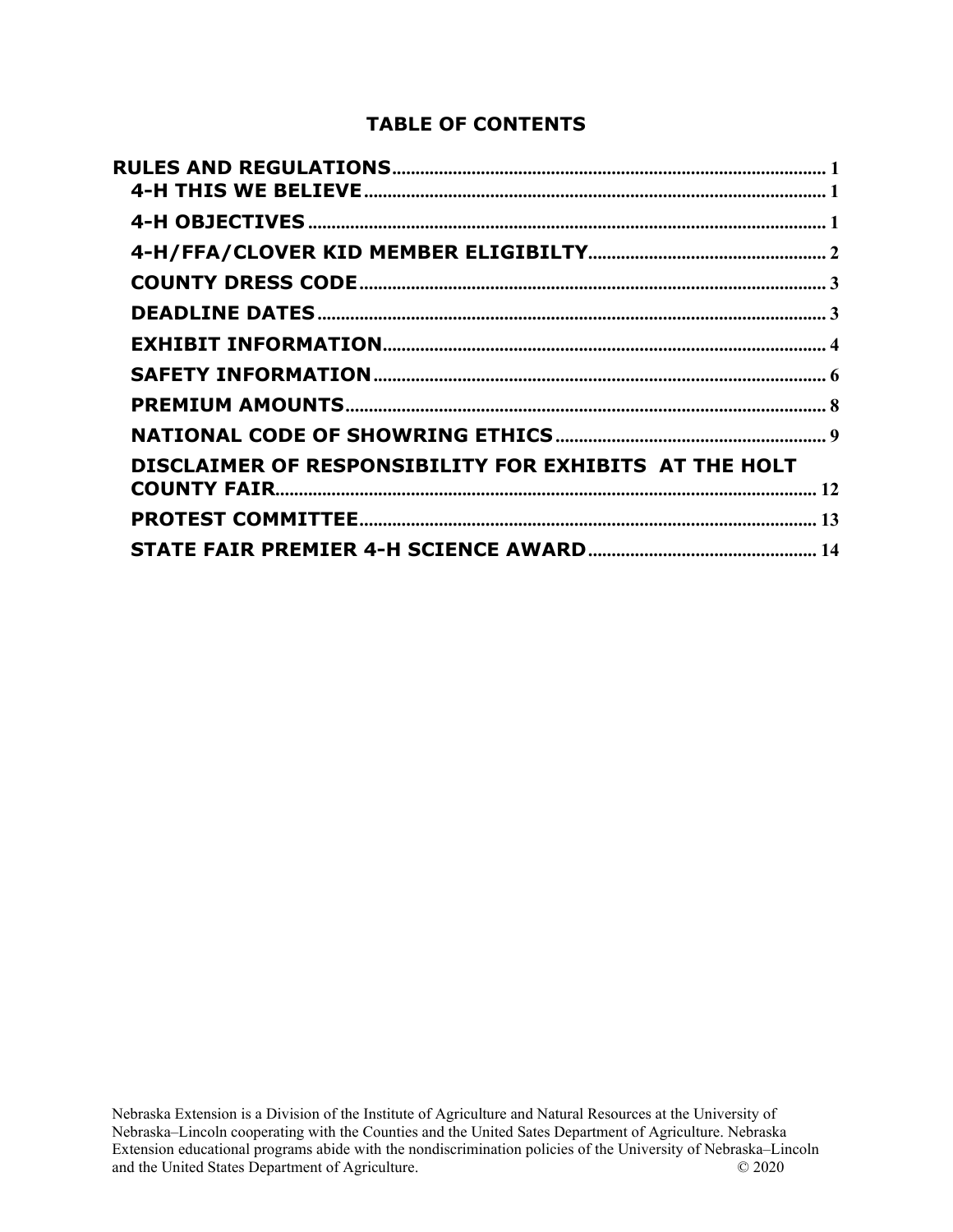# **RULES AND REGULATIONS**

<span id="page-1-0"></span>This Fair Book is meant to provide guidelines with the best interest of youth in mind. On occasion, interpretations must be made. Sportsmanlike conduct is expected by all exhibitors, parents and other guests on the Holt County Fairgrounds.

Be sure to review State Fair rules and regulations if you are attending state fair activities/events as sometimes they are different than the county rules and regulations. If any exhibitor is planning to go to another livestock show or to the State Fair Livestock Show, it is the exhibitor's responsibility to see that they meet all of that shows requirements.

# **4-H THIS WE BELIEVE**

- <span id="page-1-1"></span>• 4-H Youth are more important than 4-H projects.
- Learning how to do a project is more important than the project itself.
- 4-H'ers should be their own best exhibit.
- To "Learn by Doing" through a useful work project is fundamental in any sound educational program and characteristic of the 4-H program.
- Generally speaking, there is more than one way good way of doing most things.
- Our job is to teach 4-H members how to think, not what to think.
- A blue ribbon 4-H'er with a red ribbon entry is more desirable than the red ribbon 4-H'er with a blue ribbon entry.

### **4-H OBJECTIVES**

- <span id="page-1-2"></span>• To provide recognition for achievements.
- To provide new experiences for youth, leaders and staff who participate.
- To provide leadership opportunities for 4-H youth and adults.
- To provide learning awareness opportunities for 4-H youth and adults.
- To provide learning awareness opportunities for the public who visit the 4-H exhibits.
- To add to the public understanding about the full scope of the 4-H program.
- To inspire the adoption of approved practices and new ideas.
- To help build a better Holt County Fair.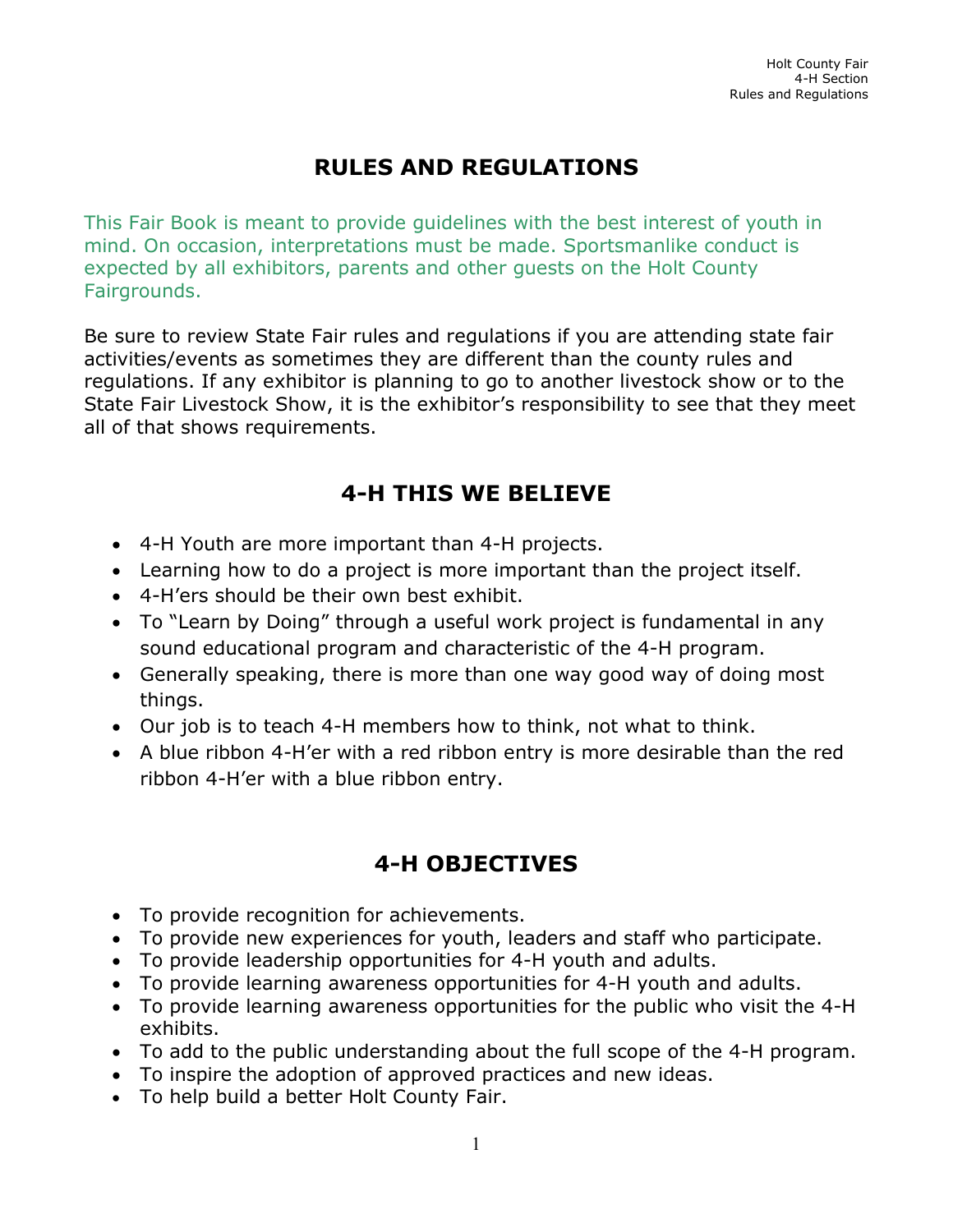# **4-H/FFA/CLOVER KID MEMBER ELIGIBILTY**

<span id="page-2-0"></span>4-H /FFA Age: The age of the youth before January 1 of the current year.

- If your birthday is on January 1, your 4-H age is the age you were on December 31st.
	- $\circ$  If you turn eight (8) on January 1, your 4-H age is seven (7).
	- $\circ$  If you turn nine (9) on January 1, your 4-H age is eight (8).
- 4-H/FFA eligibility is determined based on the 4-H/FFA age. (The age of the member on December 31st of the previous year)
	- o The first year of eligibility for participation in the 4-H Clover Kids program is the 4-H age of five (5).
	- o The last year of eligibility for participation in the 4-H Clover Kids program is the 4-H age of seven (7).
	- o The first year of eligibility for the regular 4-H program is the 4-H age of eight (8).
	- $\circ$  The last year of eligibility is 4-H/FFA age is eighteen (18).

**Clover Kid:** Children 5-7 year olds are Clover Kid Members. Clover Kids can only show under Clover Kid exhibits (not under 4-H exhibits) and 4-H members can only show under 4-H exhibits (not under Clover Kid exhibits). However both Clover Kid and 4-H members can show under the Open Class Division. See the Open Class Division Regulations for information on their rules, regulations and classes.

There will be no discrimination on the basis of sex, age, handicap, race, color, religion, marital status, veteran's status, national or ethnic origin or sexual orientation.

**AGE DIVISIONS:** Ages are as of January 1<sup>st</sup> of the current year. \*Age Divisions for bucket calf, bottle lambs, and bottle meat/dairy goat project are different. See specific project area for more information.

| When there are 3 Age Divisions |    | When there are only 2 age divisions |
|--------------------------------|----|-------------------------------------|
| <b>Junior: Ages 8-10</b>       | OR | <b>Junior: Ages 8-12</b>            |
| <b>Intermediate: 11-13</b>     |    | <b>Senior: Ages 13-18</b>           |
| <b>Senior: 14-18</b>           |    |                                     |

**4-H and FFA Exhibiting Together -** In classes where 4-H and FFA exhibit together -The exhibitor can show in both 4-H and FFA but the total number of entries per class does not double. One example would be in the Livestock area. 4-H and FFA will show in the same ring at the same time and compete against each other. There will NOT be a 4-H Champion and a FFA Champion, rather a Holt County Fair Champion. The only difference will be the emblem on the T-shirt or other approved shirt the exhibitor is wearing. Premiums will be the same, no matter what organization the exhibitor is exhibiting for. All exhibits could be 4-H exhibits; OR all could be FFA exhibits; OR any combination in both 4-H and FFA.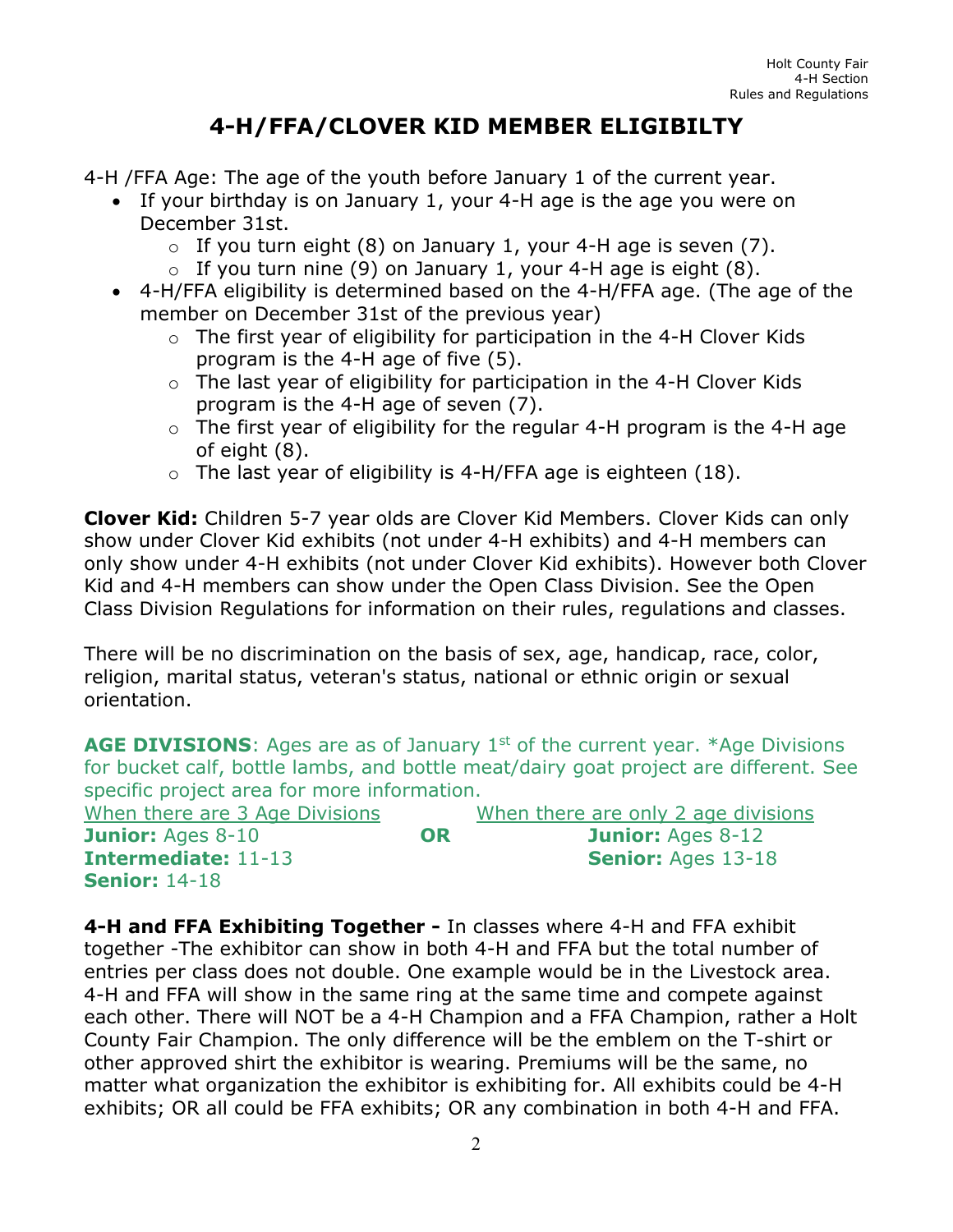<span id="page-3-0"></span>Not allowed would be showing the total number of exhibits in 4-H and the total number of exhibits in FFA by the same exhibitor. Static exhibits are also welcome to be entered under FFA.

# **COUNTY DRESS CODE**

**Holt County Official Dress Code** – Exhibitors will wear blue jeans, white shirt (long sleeve button up shirt or t-shirt) that is long enough to be tucked in with either a 4-H chevron or 4-H arm band. A white t-shirt with the 4-H clover printed on the front of the shirt will also be acceptable. FFA exhibitors can wear their Chapter T-Shirts. Hard soled shoes or boots must be worn for all the livestock shows. No hats or other headgear except for western hats or helmets during the horse show - see Horse section for attire. This attire will be the policy for livestock shows, livestock bonus auction, parade of champions and fair award ceremony. See Shooting Sports section for attire. Will wear Shooting Sports attire for their events and awards.

**Interview Judging on Entry Day** - Exhibitors may wear a white shirt (long sleeve button up shirt or t-shirt) that is long enough to be tucked in with either a 4-H chevron or 4-H arm band. A white t-shirt with the 4-H clover printed on the front of the shirt, their 4-H Club shirt. FFA exhibitors can wear their Chapter T-Shirts. Jeans and hard soled shoes or boots are not required.

The following competitions **do not require** a Dress Code: Modeling, Clothing Interview Judging, FCS Judging, Horticulture Judging or Fashion Show.

<span id="page-3-1"></span>Failure to comply with this policy will result in loss of premium money and awards. Superintendents and Fair Board members will enforce this policy.

## **DEADLINE DATES**

- **April 1 -** Holt County Membership on 4-H Online is Active and up to date, projects are added for the year and 4-H membership dues are paid.
- **April 1 -** All Market Beef and 2<sup>nd</sup> year bucket calves must be weighed and animal affidavits turned into the extension office.
- **June 15** All breeding beef, stocker feeders, bucket calves, dairy, market swine, breeding sheep, market lambs, bottle lambs, dairy goats, meat goats, bottle goats, horses, rabbits, poultry, cats, dogs, and small animals must have been properly identified at the office.
- **July 21** Fair Pre-Entry Information due to the office for all livestock, dogs, cats, rabbits, poultry, horses and static exhibits.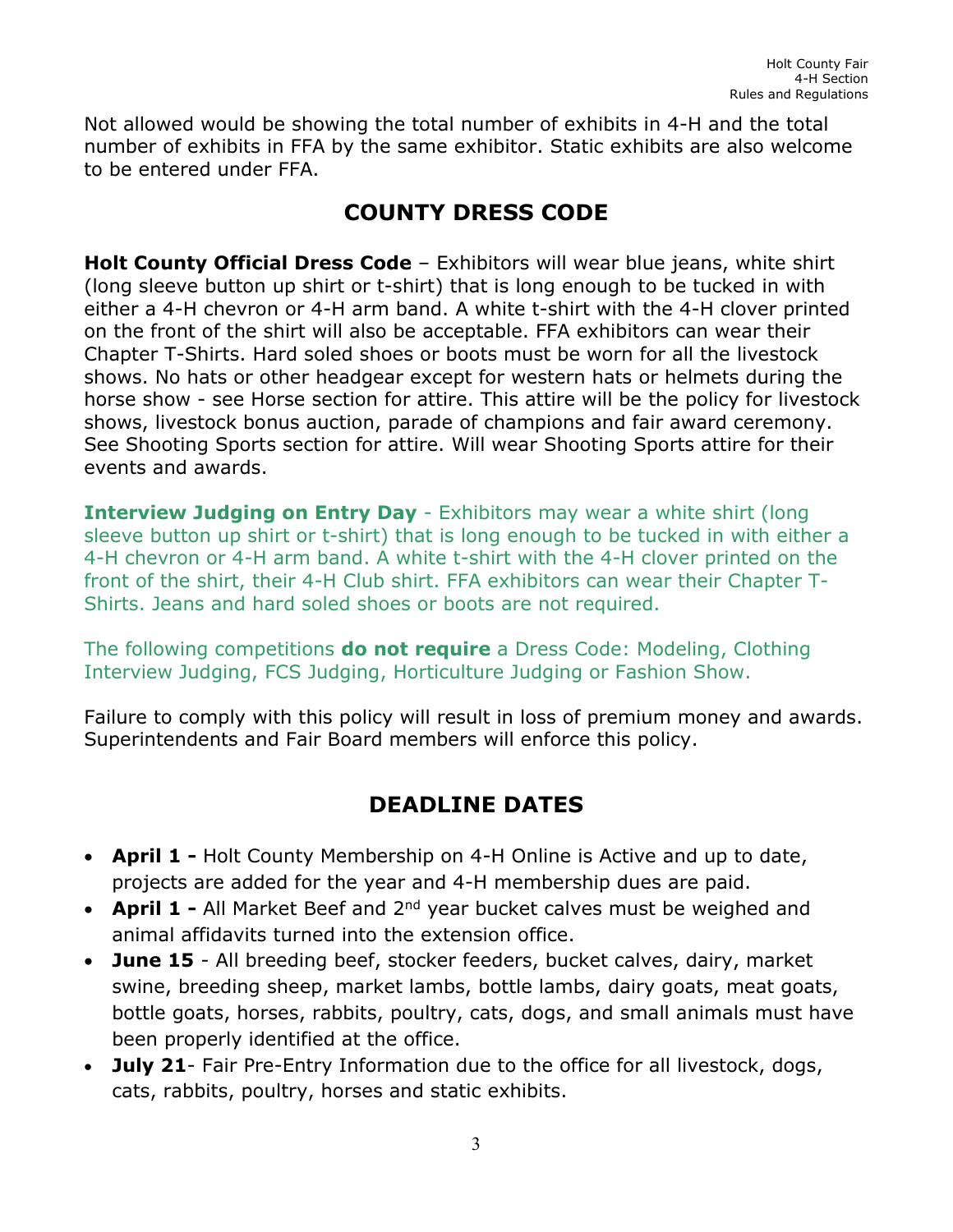<span id="page-4-0"></span>\*All Livestock/Animals MUST comply with the current Holt County 4-H/FFA Livestock Identification Policy and be properly identified by the above deadlines or that animal will not be allowed to be shown.

# **EXHIBIT INFORMATION**

Exhibitors must exhibit in the project area he or she is enrolled in. Exhibits must represent the exhibitors OWN WORK accomplished SINCE THE LAST COUNTY FAIR (unless otherwise noted) and specifically done as a 4-H/FFA project. A 4-H OR FFA member who exhibits at other county fairs cannot exhibit the same article or animal at both county fairs.

**4-H is "Learning by Doing"** - With this in mind, the Holt/Boyd UNL Extension Office urges ALL 4-H members to learn by doing their own work throughout the year. They also recognize that 4-H is a family affair and that at times 4-H'ers need mom's and dad's ASSISTANCE. They hope that each family will recognize the times that assistance is needed and the times that the member needs to learn on his or her own.

#### **Livestock/Animal Exhibits**

Refer to Schedule in front of the Book:

- **Times** livestock/animals need to be in **Place**.
- **Times** livestock will be **Weighed. All weights are FINAL.**
- **Times** livestock/animals will be **Released.**
- Must CHECK OUT with Superintendent!

On show day, all 4-H animals must be checked in with appropriate Superintendent while the class ahead is showing. All animals must be ready to enter the show arena when the previous class leaves. Late animals may be excluded from the show.

#### **Static (non-animal) Exhibits**

*Pre-Fair Day*- is held in July before the fair. All clothing exhibits (including Quilt Quest, Knitting, and Crocheting) will be judged at Pre-Fair Day. All clothing exhibits (including Shopping In Style clothing exhibits) will be brought back for display at the County Fair. Exhibits that are not brought back to the fair for display will not be awarded premiums. Modeling, presentations, table setting and talent contest all take place on Pre-Fair Day.

**Pre-Entry:** All exhibits must be pre-entered. It is the responsibility of the 4-H'er to enter his/her exhibits in the correct class. The exhibit will be judged and then dropped one ribbon placing if entered in the wrong class. This is most obvious in the vegetables and flowers area.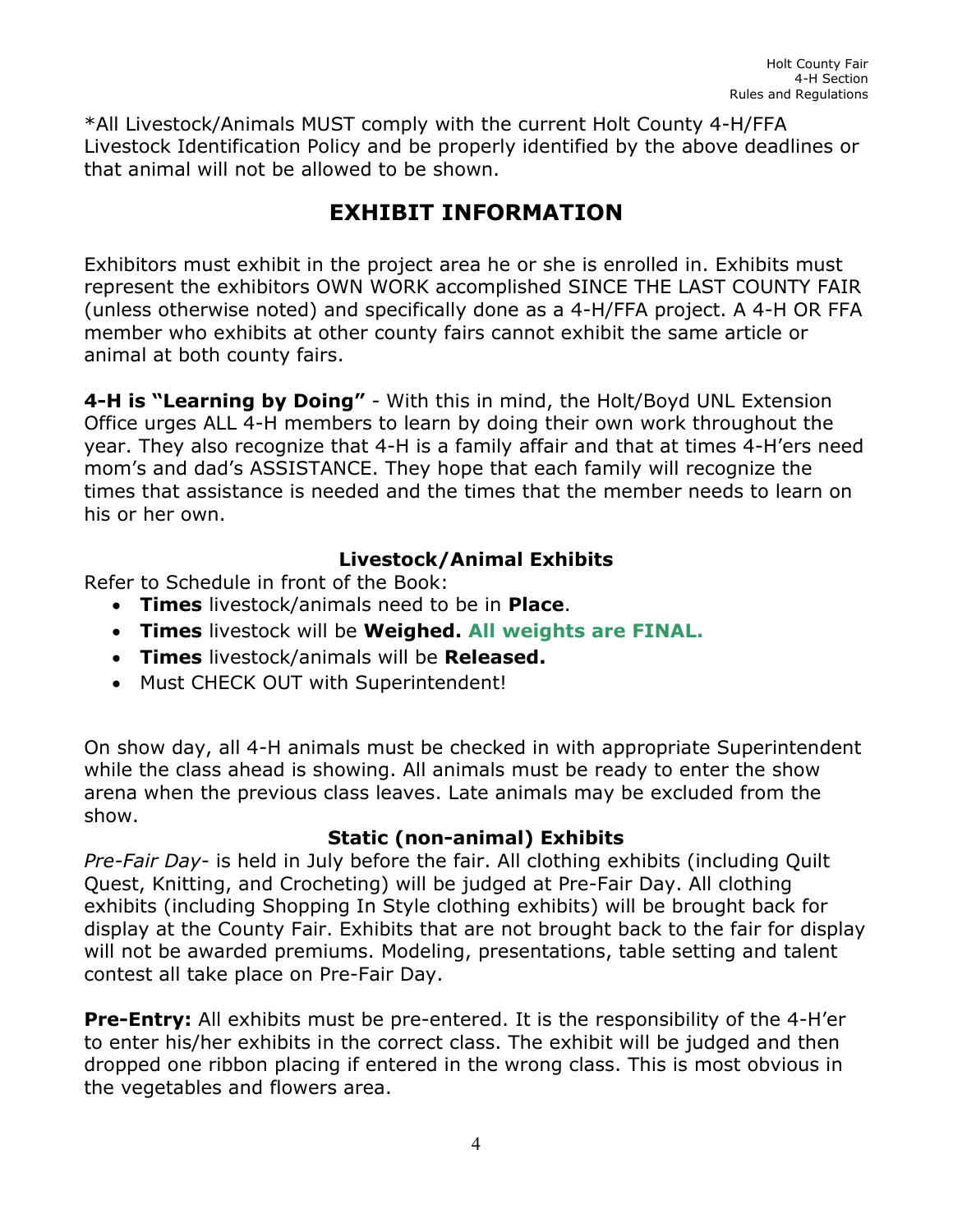**Entry Tags:** Exhibits other than livestock must have an entry tag attached to that exhibit at the time of entry. Tags are printed by the Extension Office and **MUST** be attached before exhibit is judged.

**Entry & Release of Exhibits:** All Static exhibits are entered during interview judging at the fairgrounds on entry day of the fair. All exhibits **MUST** remain for the entire fair and can be picked up at the exhibit release time. Each 4-H'er is responsible for entering and removing exhibits. Refer to schedule for interview times and release time for static exhibits.

**Number of Entries:** There is no limit to the number of exhibits per class in the hall exhibits unless otherwise stated in this fair book. If entering more than one exhibit in a class the entries can't be identical. A pair or set of an exhibit will be considered one entry.

**State Fair Eligibility:** All static exhibits must have received a purple ribbon at the county fair to advance to the State Fair. Certain exhibits will be selected for State Fair competition. The number of exhibits allowed by exhibitor and by class are set by State Fair regulations and may change from year to year. Score Sheets are available on the state 4-H website at [https://4h.unl.edu/fairbook/scoresheets](https://4h.unl.edu/fairbook/scoresheets-forms)[forms.](https://4h.unl.edu/fairbook/scoresheets-forms)

**Ribbons & Trophies Awarded:** In case of only one entry, the prize shall be awarded on quality. Exhibit **MUST** receive a **BLUE RIBBON** or above to receive a Trophy.

**Static Exhibit Displays:** Large static exhibits made for outdoors (ie. lawn & garden furniture & trailers, animal feeding structures, picnic tables, barn quilts) may be displayed outdoors at the discretion of 4-H staff and/or area superintendents if additional display space is needed inside the exhibit hall.

**No Firearms, Items with a Blade**: (broad heads, knives, saws, etc.) or related items of any other kind, may be exhibited. This applies to actual items, replicated items and item parts. Shooting Sports accessories are permissible as described in the Conservation, Wildlife and Shooting Sports section of the Fair book.

**Use of Copy written Images**: Copyrighted writing, artwork, videos, and images may be used in 4-H educational exhibits under Fair Use for educational purposes of Copyright Law. In order to qualify for Fair Use, 4-H'ers must: 1) only use a small amount of the copy-written work, 2) add new meaning to the work to make it original, 3) rework it and use it in a totally different way, and 4) use it for nonprofit purposes (not to make money). Giving credit to the original creator is also recommended.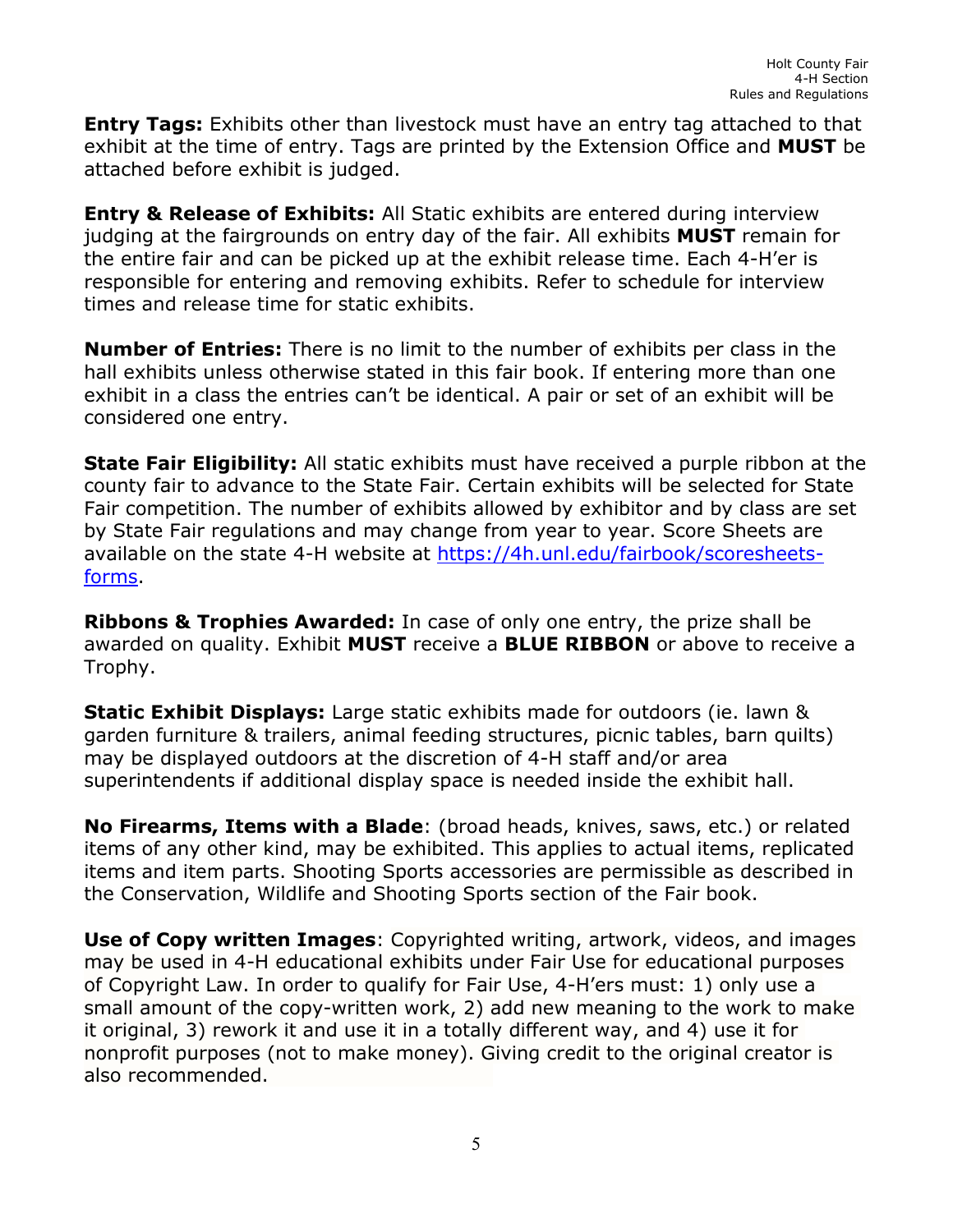#### **County Only Exhibits:**

**IMPORTANT -** There is **NOT** a **County Only Section** in the Fair book. There will either be a **CF** or **SF** in front of every **Class Number**.

- **CF**: means that exhibit is **ONLY** eligible to be exhibited at the **C**ounty **F**air.
- **SF**: means that exhibit if **CHOSEN** at County Fair is eligible to advance to **S**tate **F**air.

All exhibits eligible for entry at county and state fair are identified by numerical class numbers. Those which are eligible only for the county fair are identified by **900 numbers.** Exhibit must be one that fits into the project area. Use manual for ideas. Call the Extension Office if you have questions.

## **SAFETY INFORMATION**

<span id="page-6-0"></span>Please help us keep all fair-goers and participants safe. Please look out for children, vehicles and animals when arriving and leaving the fairgrounds.

If 4-H/FFA members stay overnight at the fairgrounds, they must be supervised by a parent or responsible 4-H Club Leader/FFA Advisor. Improper conduct on the part of exhibitors will not be tolerated. Valid reports of misconduct will eliminate the exhibitor from competition and all premium money will be withheld.

**PET POLICY** - No dogs are allowed on the fairgrounds except in the camping area on any fair dates other than during the dog show. Pets including but not limited to dogs, cats, and birds are not allowed at or around the food stand, eating areas or picnic tables. Dogs are not allowed in any exhibit building including open barns except Wednesday (they will be allowed in show barn) during the dog show if they are with their exhibitor. Owners are legally responsible for their pets and injury or loss caused by their pets. All guest with pets (dogs) must use areas that are not used for the public to walk to or from fair exhibits, buildings or events for their pet's waste functions. Pet waste must be picked up by the pet owners immediately and deposited in trash receptacles. Grassy areas, paths, or any common area are not to be used as pet waste areas. Dogs will be on a leash except the time period they are required to be off leash when participating in the dog show. Pets must be leashed or penned and with the pet owner at all times. Retractable leashes are OK but leashes may have no more than a six (6) foot lead. Dogs must be accompanied by owners and under voice command/control at all times. Noisy and/or vicious pets are prohibited in the fair grounds. Uncontrolled barking, at any time, inside or outside the RV, is prohibited. The Holt County Ag Society is not responsible for injuries to dogs, their owners, or others using the fair grounds. Respect other visitors, both human and canine, by keeping your dog from jumping on or interfering with other people or their pets. Puppies who have not had all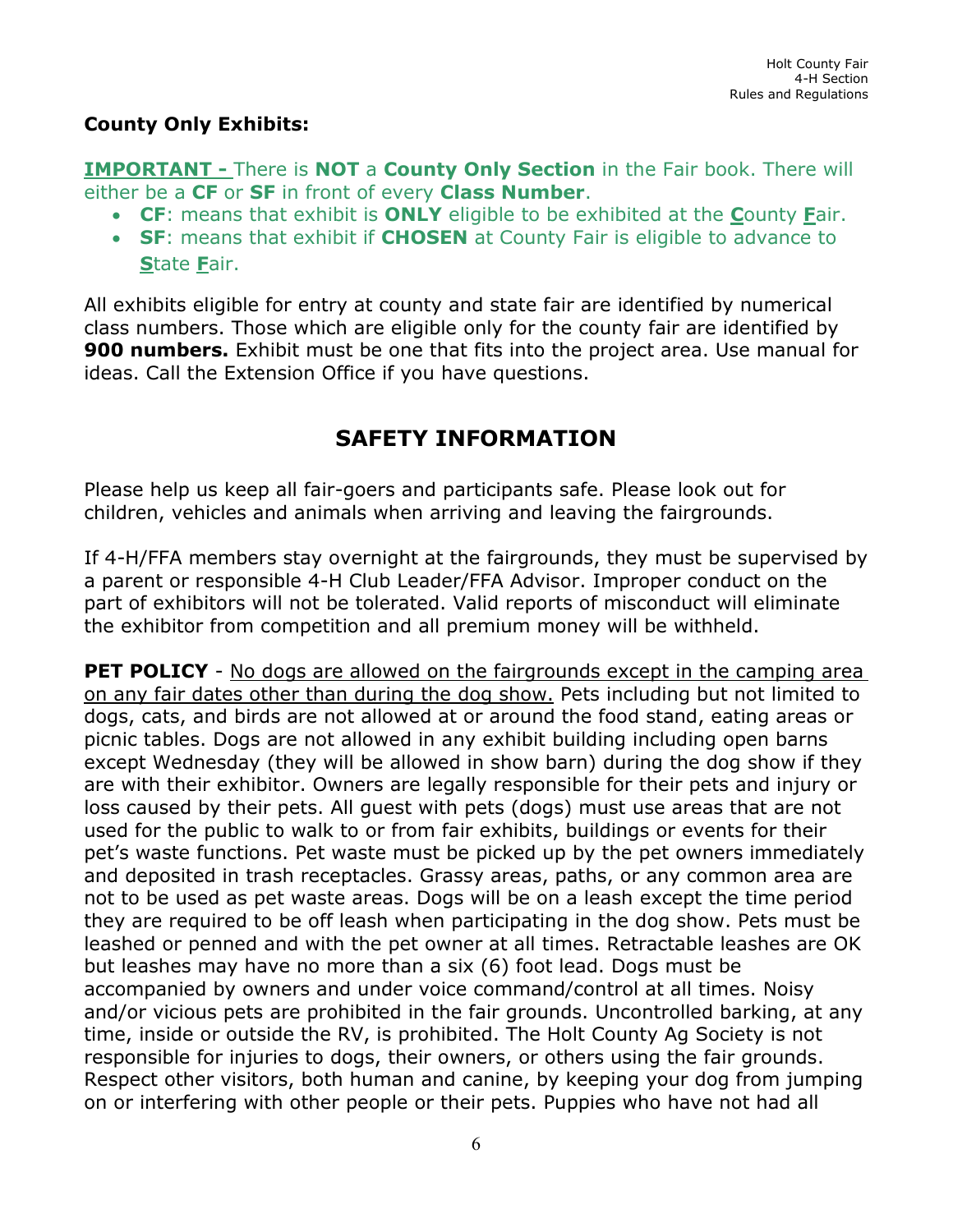of their puppy shots, are not allowed in the fair grounds. Do not allow your dog to dig holes in the fair grounds. Service animals are exempt.

Animals should be prepared for the interactions of crowds. Consider the safety of the public, other animals and the handler before deciding if your animal is ready to show at the fair. Anticipate that your animal will be approached by adults and children visiting the fair to see the exhibits. Animals should be considered safe for this environment. The individual exhibitor will be responsible for any and all damages including injuries occurring from the loss of control of their animal while it is at the fairgrounds. All animal waste will be picked up and disposed of immediately in all viewing and walking areas. Consider a designated herdsman for your club to make sure visitors are not exposed to animal waste.

**DRONE POLICY** - Out of safety concerns for quests, employees, and fair property, as well as concerns for individual privacy, Holt County Agricultural Society ("Fair") prohibits the operation or use of unmanned aerial systems (UAS), or drones, by anyone - including recreational users and hobbyists - without prior written authorization from the Fair. This prohibition includes drones used for any purpose whatsoever, whether filming or videotaping, for commercial or personal purposes, or by media or journalists. This prohibition extends to any drones launched or operated from Fair property, as well as drones launched from private property outside of the fairgrounds but flying within Fair boundaries and/or above Fair facilities, both anywhere on the fairgrounds and in the fairground area. If drone use is authorized by Holt County Agricultural Society for an event, such use must be in accordance with Federal Aviation Administration (FAA) rules and regulations, local law enforcement, and any other agency rules that apply, as well as those policies separately established by the Fair. The FAA Summary of Small Unmanned Aircraft Rule (Part 107) is available at

[https://www.faa.gov/uas/media/Part\\_107\\_Summary.pdf.](https://www.faa.gov/uas/media/Part_107_Summary.pdf) The required authorizations, regulations and rules generally require an application to the FAA, FAA certification, substantial training, and many restrictions covering safety and national security, and other requirements. Fair requirements include filing an application at least 30 days prior to the event, signing an Event License, and providing proof of UAS insurance coverage, among others. Any authorized operation of drones on or above Holt County Agricultural Society property will be governed by Federal Aviation Administration (FAA) rules and regulations, local law enforcement and/or U.S. Forest Service rules, as well as those policies separately established by the Holt County Agricultural Society, which may include certification requirements, evidence of training completion, insurance coverage documentation, indemnification requirements and waivers or releases of liability. Any violation of this policy may result in any/all of the following: suspension of access privileges to the fairgrounds; confiscation of any prohibited equipment. Violators may also be subject to primary liability for damages; including, but not limited to, damages for trespass, violations of privacy and physical injuries to people and/or property,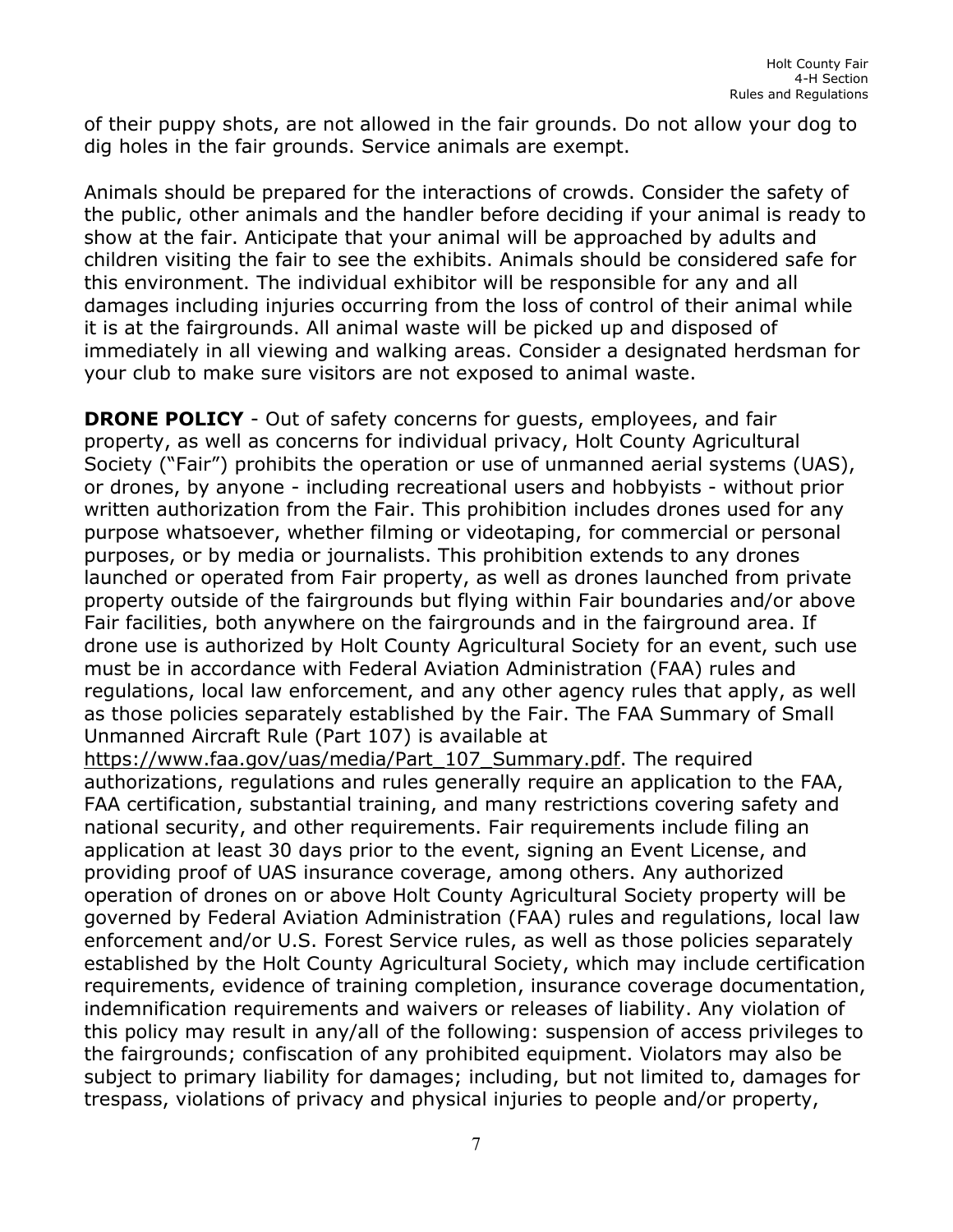penalties or other actions that may be taken by any of the other regulatory agencies noted above, as well as legal defense costs.

**POLICE REGULATIONS** – Fair board members shall have charge of the grounds and it shall be their duty to assign the police force their respective duties including gatekeepers. All persons employed shall be sworn conservators of the peace and it shall be their duty to arrest any person creating any disturbance or violating any rules of the Society. Alcoholic beverages may be purchased and consumed in the designated areas.

# **PREMIUM AMOUNTS**

<span id="page-8-0"></span>All premiums will be paid by check from the fair board. All 4-H clubs premiums will be paid in full unless unavoidable cause, in which case they will be distributed and paid accordingly. Exhibits will be judged according to research-based standards that indicate level of performance or quality of work. (If the total premiums exceed the budgeted amount, the Board of Directors, may at their discretion, prorate any, or all of the premiums.) Only exhibits in the premium list will be eligible to receive premiums. In case where on person is competing, the judges will award premiums, as they deem best.

4-H uses the Danish System for Ribbon Awards:

**Purple ribbons** designate an exhibit of superior quality that has met and exceeded all of the standards - *Outstanding*.

**Blue ribbons** denote an above average exhibit that has met almost all of the standards in a way that surpasses the norm - *Good*.

**Red ribbons** indicate average quality and indicate that the exhibit has met the majority of standards in such a way that the benchmark was reached, but not exceeded - *Average*.

**White ribbons** signifies below average in quality, and the exhibit has not met the majority of the standards - *Below Average*.

**TROPHIES AWARDED:** Exhibit **MUST** receive a **BLUE RIBBON** or above to receive a Trophy.

An exhibitor attempting to interfere with the judges will be promptly excluded from the competition. Any article or animal fraudulently entered or shown, that wins a premium, if satisfactory proof is shown to the Fair Board; the premium shall not be paid. The superintendent of the area and the show management has the right to excuse any exhibit from the County Fair if the exhibit is not a quality exhibit.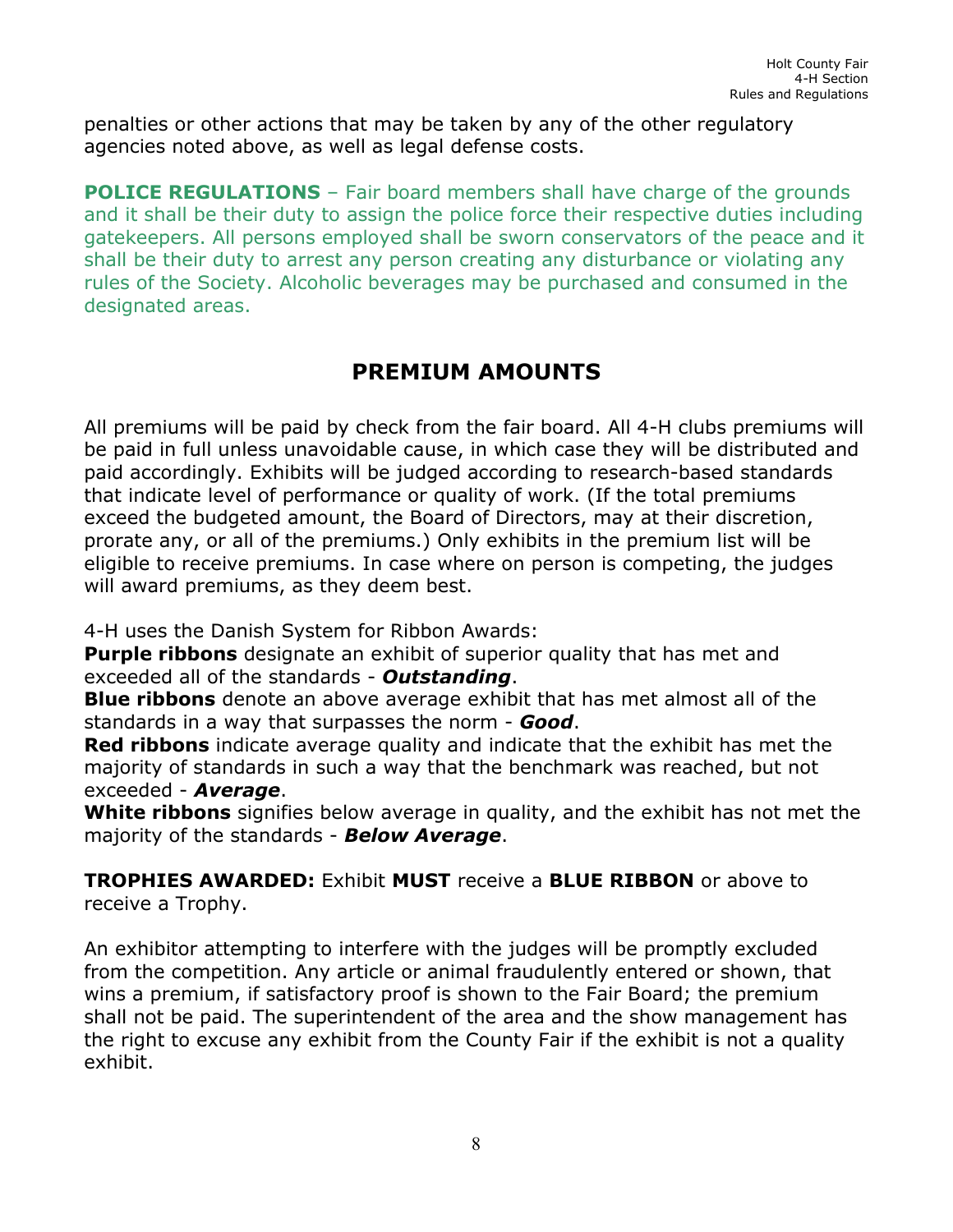| <b>Holt County Premiums</b>                                                                     | <b>Participation</b> | <b>Purple</b> | <b>Blue</b> | Red    | White  |
|-------------------------------------------------------------------------------------------------|----------------------|---------------|-------------|--------|--------|
| <b>Clover Kid</b>                                                                               | \$.50                |               |             |        |        |
| <b>All Static Hall Exhibits, Team</b><br><b>Presentations, &amp; Judging</b><br><b>Contests</b> |                      | \$2.00        | \$1.75      | \$1.50 | \$1.25 |
| Beef, Dairy, & Horse Exhibits                                                                   |                      | \$6.00        | \$5.00      | \$4.00 | \$3.00 |
| Sheep, Goats, & Swine<br><b>Exhibits</b>                                                        |                      | \$5.00        | \$4.00      | \$3.00 | \$2.00 |
| Poultry, Rabbit, Cat, & Dog<br><b>Exhibits</b>                                                  |                      | \$4.00        | \$3.00      | \$2.00 | \$1.00 |
| <b>Other Small Animals</b>                                                                      |                      | \$2.00        | \$1.75      | \$1.50 | \$1.25 |
| <b>All Showman</b>                                                                              |                      | \$4.00        | \$3.00      | \$2.00 | \$1.00 |
| <b>Shooting Sports</b>                                                                          |                      | \$4.00        | \$3.00      | \$2.00 | \$1.00 |

## **NATIONAL CODE OF SHOWRING ETHICS**

<span id="page-9-0"></span>Exhibitors of animals at livestock shows shall at all times deport themselves with honesty and good sportsmanship. Their conduct in this competitive environment shall always reflect the highest standards of honor and dignity to promote the advancement of agricultural education. This code applies to 4-H and FFA as well as open class exhibitors who compete in structured classes of competition. This code applies to all livestock offered in any event at a livestock show. In addition to the "IAFE National Code of Show Ring Ethics," fairs and livestock shows may have rules and regulations which they impose on the local, county, state, provincial and national levels.

All youth leaders working with 4-H exhibitors are under an affirmative responsibility to do more than avoid improper conduct or questionable acts. Their moral values must be so certain and positive that those younger and more pliable will be influenced by their fine example. Owners, exhibitors, fitters, trainers and absolutely responsible persons who violate the code of ethics will forfeit premiums, awards, and auction proceeds and shall be prohibited from further exhibition in accordance with the rules adopted by the respective fairs and livestock shows. Exhibitors who violate this code of ethics demean the integrity of all livestock exhibitors and should be prohibited from competition at all livestock shows in the United States and Canada.

The following is a list of guidelines for all exhibitors and all livestock in competition events:

1. All exhibitors must present, upon request of fair and livestock show officials, proof of ownership, length of ownership and age of all animals entered. Misrepresentation of ownership, age, or any facts relating thereto is prohibited.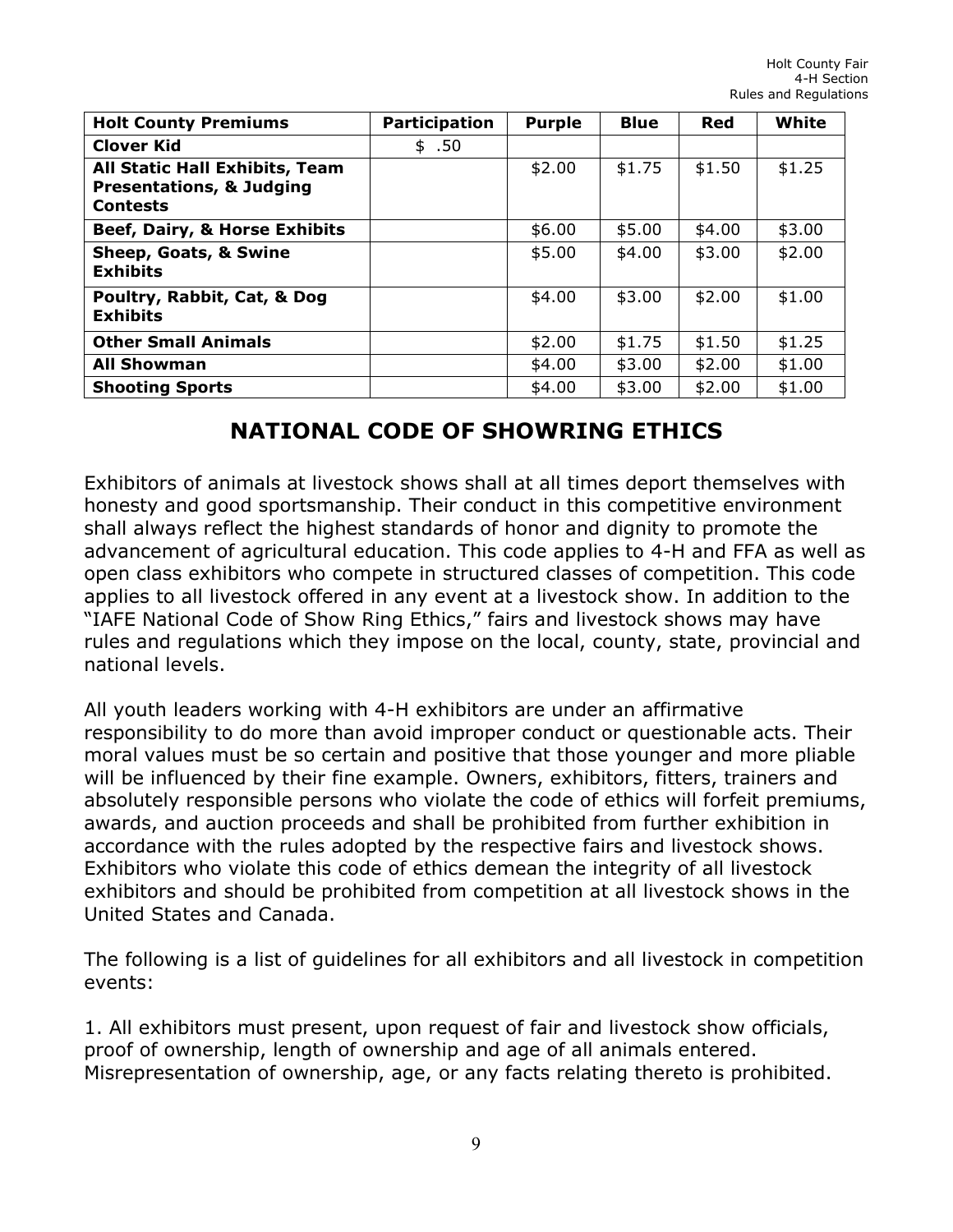2. Owners, exhibitors, fitters, trainers, or absolutely responsible persons shall provide animal health certificates from licensed veterinarians upon request by fair or livestock show officials.

3. Exhibitors are expected to care for and groom their animals while at fairs or livestock shows.

4. Animals shall be presented to show events where they will enter the food chain free of volatile drug residues. The act of entering an animal in a livestock show is the giving of consent by the owner, exhibitor, fitter, trainer and/or absolutely responsible person for show management to obtain any specimens of urine, saliva, blood, or other substances from the animal to be used in testing. Animals not entered in an event which culminates with the animal entering the food chain shall not be administered drugs other than in accordance with applicable federal, state and provincial statutes, regulations, and rules. Livestock shall not be exhibited if the drugs administered in accordance with federal, state and provincial statutes, regulations and rules affect the animals, performance or appearance at the event.

If the laboratory report on the analysis of saliva, urine, blood, or other sample taken from livestock indicates the presence of forbidden drugs or medication, this shall be prima facie evidence such substance has been administered to the animal either internally or externally. Substance tested by the laboratory to which it is sent is the one taken from the animal in question, its integrity is preserved and all procedures of said collection and preservation, transfer to the laboratory and analysis of the sample are correct and accurate and the report received from the laboratory pertains to the sample taken from the animal in question and correctly reflects the condition of the animal at the time the sample was taken, with the burden on the owner, exhibitor, fitter, trainer, or absolutely responsible person to prove otherwise. At any time after an animal arrives on the fair or livestock show premises, all treatments involving the use of drugs and/or medications for the sole purpose of protecting the health of the animal shall be administered by a licensed veterinarian.

5. Any surgical procedure or injection of any foreign substance or drug or the external application of any substance (irritant, counterirritant, or similar substance) which could affect the animal's performance or alter its natural contour, conformation, or appearance, except external applications of substances to the hoofs or horns of animals which affect appearance only and except for surgical procedures performed by a duly licensed veterinarian for the sole purpose of protecting the health of the animal, is prohibited.

6. The use of showing and/or handling practices or devices such as striking animals to cause swelling, using electrical contrivance, or other similar practices are not acceptable and are prohibited.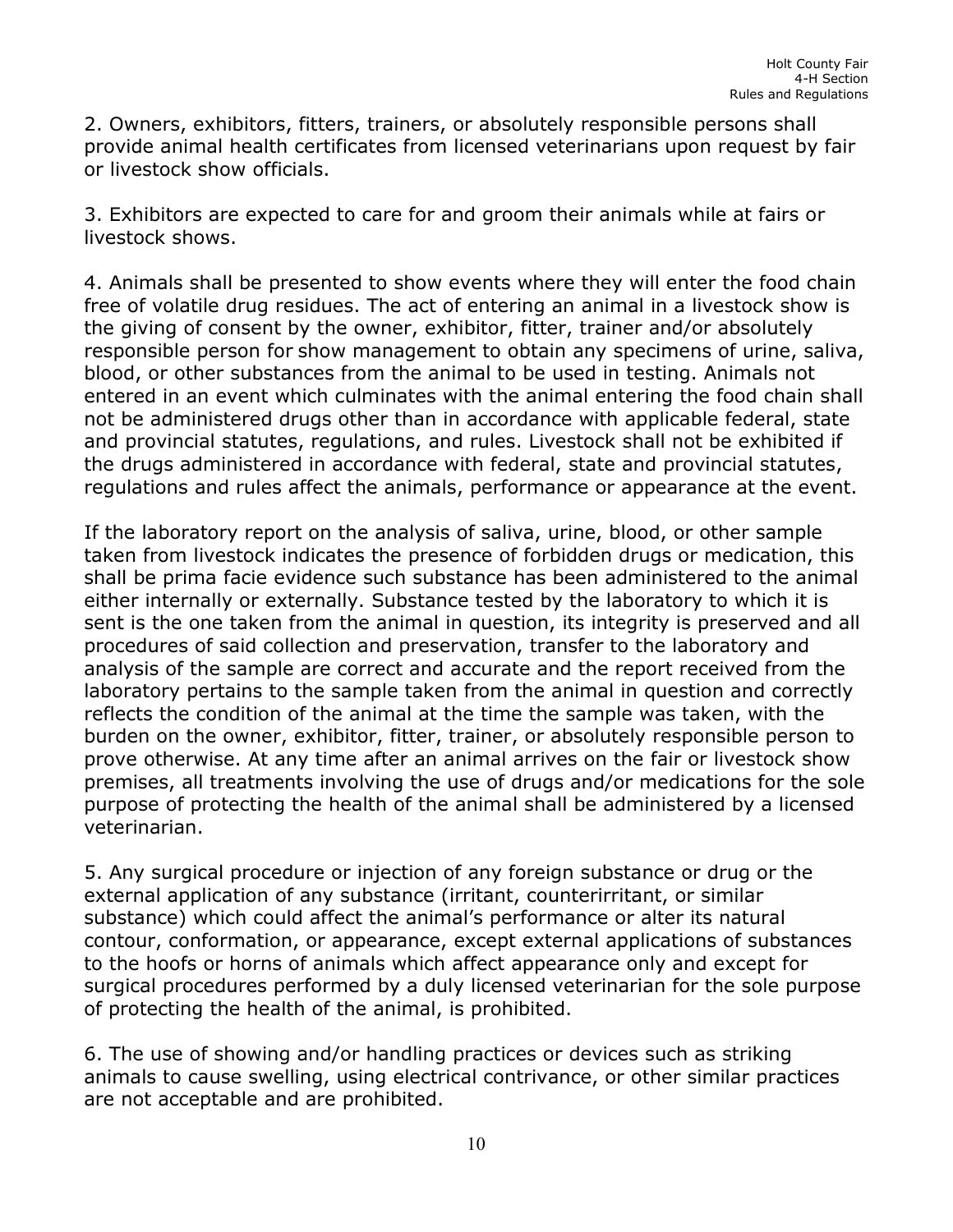7. Direct criticism or interference with the judge, fair or livestock show management, other exhibitors, breed representatives, or show officials before, during or after the competitive event is prohibited. In the furtherance of their official duty, all judges, fair and livestock show management, or other show officials shall be treated with courtesy, cooperation and respect and no person shall direct abusive or threatening conduct toward them.

8. No owner, exhibitor, fitter, trainer, or absolutely responsible persons shall conspire with another person or persons to intentionally violate this code of ethics or knowingly contribute or cooperate with another person or persons either by affirmative action or inaction to violate this code of ethics. Violation of this rule shall subject such individual to disciplinary action.

9. The application of this code of ethics provides for absolute responsibility for an animal's condition by an owner, exhibitor, fitter, trainer, or participant whether or not he or she was actually instrumental in or had actual knowledge of the treatment of the animal in contravention of this code of ethics.

10. The act of entering an animal is the giving of consent by the owner, exhibitor, fitter, trainer, or absolutely responsible person to have disciplinary action taken by the fair or livestock show for violation of this Code of Show Ring Ethics and any other rules of competition of the fair or livestock show without recourse against the fair or livestock show. The act of entering an animal is the giving of consent that any proceedings or disciplinary action taken by the fair or livestock show may be published with the name of the violator or violators in any publication of the International Association of Fairs and Expositions, including Fairs and Expositions and any special notices to members.

11. The act of entering of an animal in a fair or livestock show is the giving of verification by the owner, exhibitor, fitter, trainer, or absolutely responsible person that he or she has read the IAFE National Code of Show Ring Ethics and understands the consequences of the penalties provided for actions prohibited by the code. It is further consent that any action which contravenes these rules and is also in violation of federal, state or provincial statutes, regulations, or rules may be released to appropriate law enforcement authorities with jurisdiction over such infractions.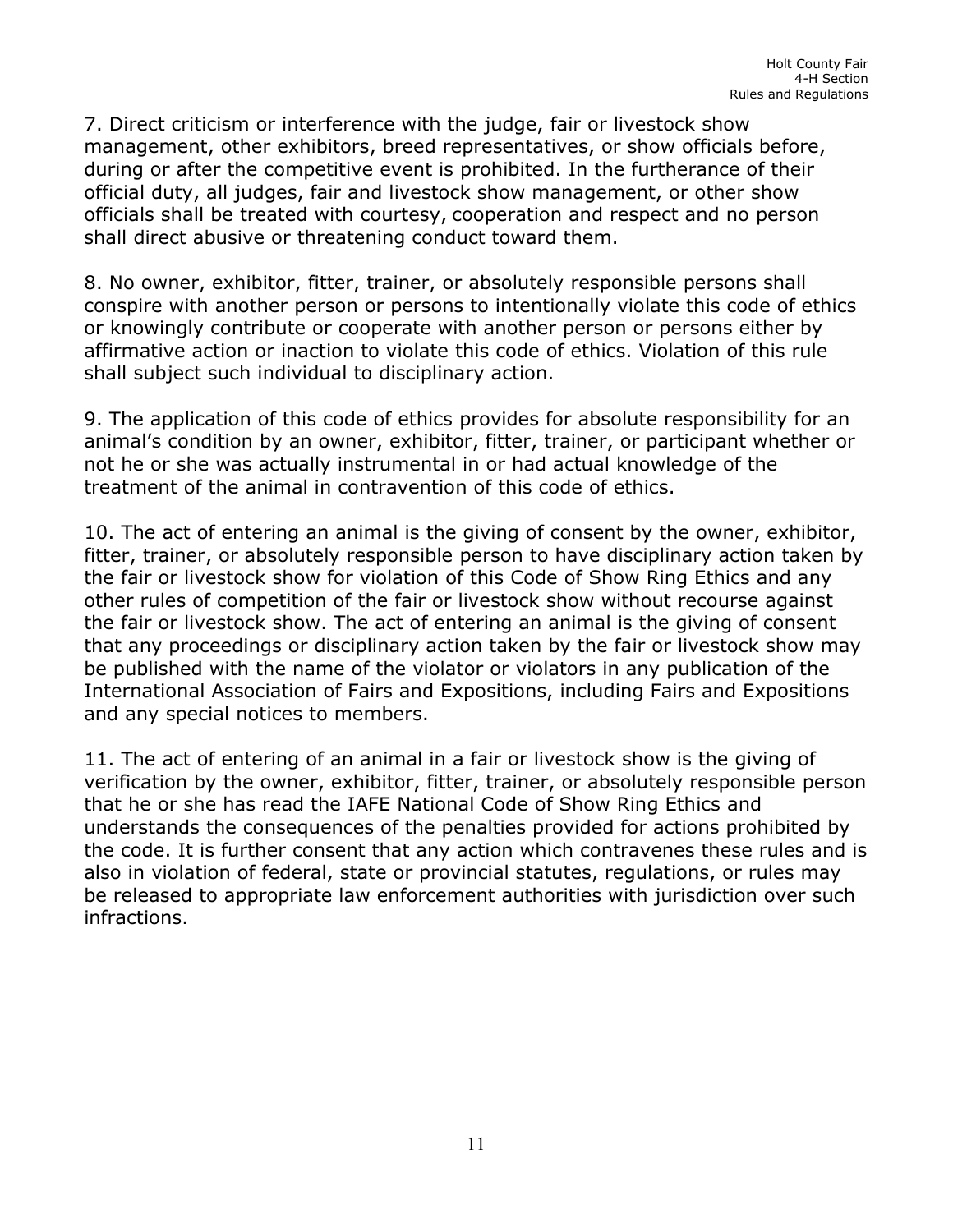## **DISCLAIMER OF RESPONSIBILITY FOR EXHIBITS AT THE HOLT COUNTY FAIR**

<span id="page-12-0"></span>4-H/FFA animals and exhibits at the County Fair entered and displayed at the risk of the 4-H/FFA member. University of Nebraska Holt/Boyd County Extension in cooperation with the Holt County Ag Society, accepts animals and exhibits and will exercise due care to protect them. However, the Holt County Ag Society and Extension Office cannot accept responsibility for injury to animals, or for loss or damage of exhibits due to the conditions imposed by large crowds, the arrangement of the buildings in which displays are housed and the great number of exhibits. Exhibitors who have exhibits of great sentimental and/or monetary value should carefully consider whether such exhibits should be exposed to the hazards of the fair. While the greatest possible care will be exercised by the management to protect patrons of the Holt County Ag Society and Extension Office, each individual will be held personally responsible for any injury.

The Holt County Ag Society and Extension Office will use diligence to avoid any accidents and afford protection. The above associations reserve the right to call off any or all programs on account of bad weather, or any other unavoidable cause. Each individual will be held personally responsible for any injury, loss or damage.

The 4-H Building will be closed to the public and locked up at night.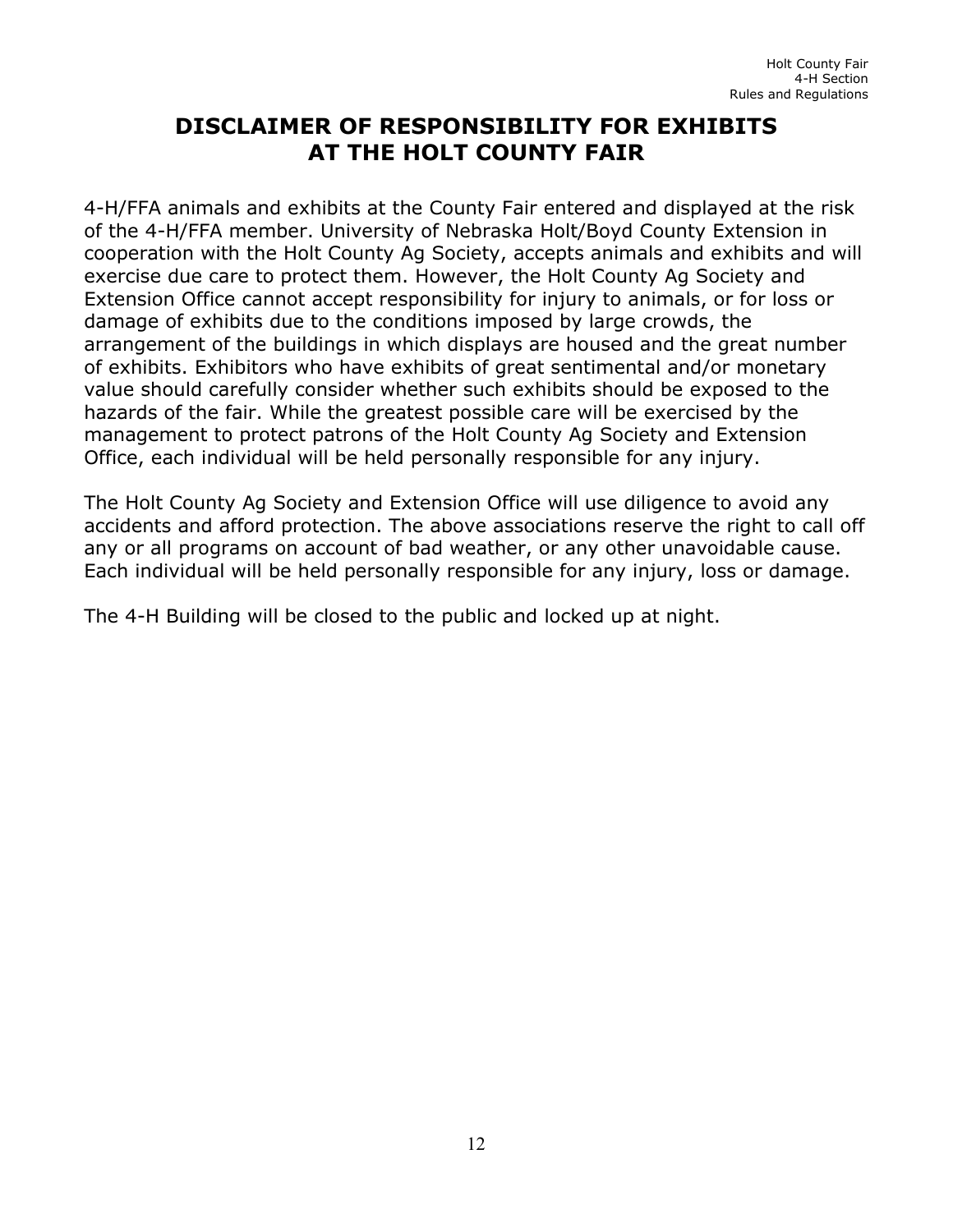# **PROTEST COMMITTEE**

<span id="page-13-0"></span>The respective superintendent has the authority to make appropriate decisions based on the 4-H/FFA Premium Book. When needed, the Protest Committee Members will meet to act upon concerns.

A. All protests must be submitted to the Secretary of Fair Board during the Fair in writing and signed. Protest will be acted upon immediately if deemed necessary or will be discussed at the first meeting following the fair (date and location to be announced). The Holt County annual meeting of the Board of Directors will be in November.

B. The written protest must be submitted to the Protest Committee and must include: Names of persons involved; Nature of concerns; Situation and documentation; Recommendations for correction; Specific action, rule, etc., in question; Additional persons committee may contact for further clarification; and Procedures and/or steps carried out by person involved prior to submission of the protest to the Protest Committee.

C. The committee will review the written protest. They may discuss the situation with affected persons and show officials. Recommendations will be developed, followed, and communicated both verbally and in writing to the group or individual affected.

D. In cases of protest the exhibitor may be allowed to show, but results of showing will be subject to change based on the outcome of the protest process. This allows for smooth operation of the show and facilitates appropriate processing.

E. The management reserves the right to withhold premium and/or award. The exhibitor may be excluded from the show if action warrants.

F. Protest will not be accepted after the exhibit is released from the 4-H Division of the County Fair. Protests related to judges' integrity, decision, placing, or other evaluations will not be accepted.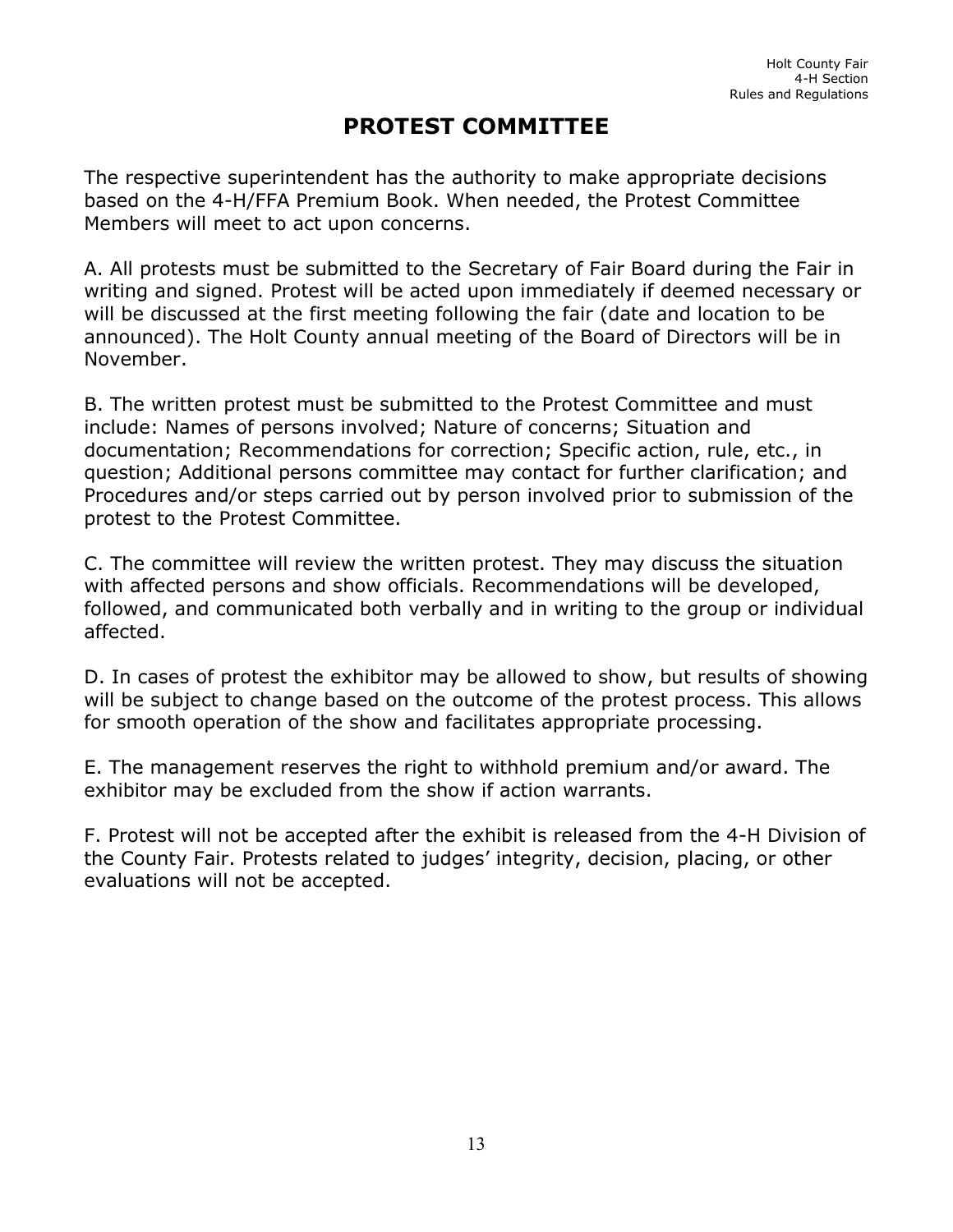# **STATE FAIR PREMIER 4-H SCIENCE AWARD**

<span id="page-14-0"></span>Recognize 4-H youth static exhibits incorporating or demonstrating concepts from the areas of 4-H Science (science, technology, engineering, or applied math) at the Nebraska State Fair. Exhibits in all curriculum areas will be considered for the award.

# **Rules**

#### **1. Application**

- Participants may select ONE exhibit from any department which was selected for state fair to complete their awards application about.
- An awards application, along with any supplemental documents, should be completed and turned in to the County Office by the county's entry deadline. Handwritten or typed entries are accepted. Entries are only judged on the information included in the application.
- Award applications need to include a photograph of the exhibit. The photograph will not be used for judging but is needed if the exhibit needs to be located in the exhibit hall.

#### **2. Check-In**

• During static exhibit check-in, the award application should be dropped off into the box at the Science, Engineering, and Technology Department area by Noon. The original exhibit should be dropped off to its department area.

#### **3. Judging**

- A score sheet will be used to judge each exhibit. Exhibits which do not have a completed application or photograph can be disqualified at the discretion of the judge.
- Participants will be scored on how well they communicate their use of the Scientific Method or Engineering Design Process while completing their exhibit.
- An exhibit involving a science topic does not necessary qualify it to be the best choice for this award.